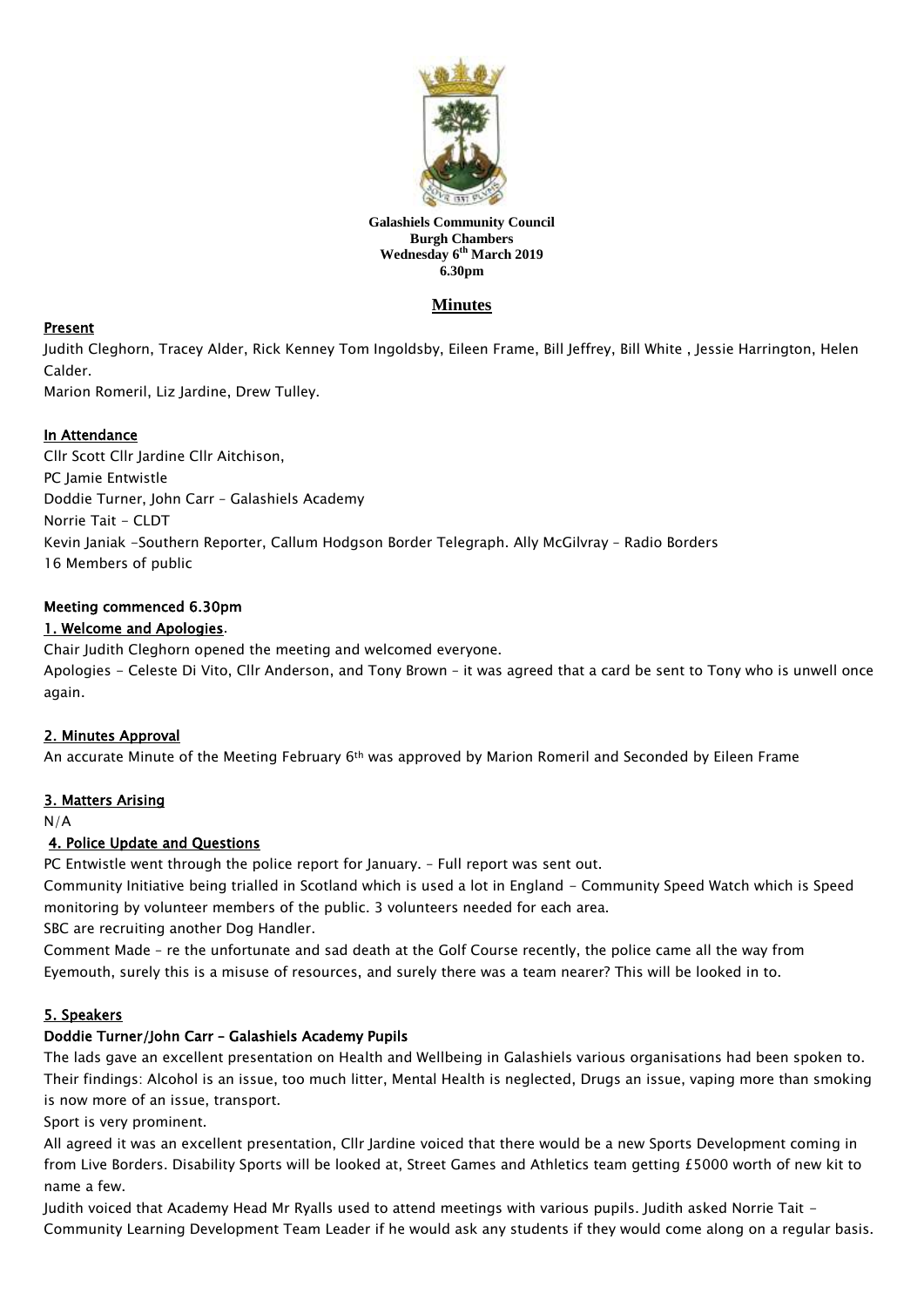# 6. Sub Groups Update

### Gala in Bloom

Judith will attend SBC with John Gray on 14th March to find out what the situation is with the planting for the future. Scotrail donated £350 for Station planting and decoration. Again Lowood Nursery will be doing this.

The Bloom group do litter-picks as well as looking after planting and have collected 100 bags of litter.

Tracey introduced a member of the public who has recently set up a facebook page called Gala Against Litter Anywhere and is looking at getting involved with like minded groups who want to rid the town of the litter.

Litter picking equipment is available from SBC

### Gala Waterways

Liz Jardine read out the monthly report for Gala Waterways as was sent out to Community Council.

Seventeen volunteers cleared rubbish on the left (north) bank of the Gala Water from the viewpoint near the Skinworks Cauld (weir) downstream beyond Halfords. They collected 97 kg of rubbish, around 400 kg of metal pipes and bars, and other large items.

One interesting item was part of a gravestone on river bank near Hunters Bridge "The inscription read 1856 aged 10 years Bessie Oct. 1856-Oct.1866".

Payment from the Community Council funds for thick gloves for the Waterways group were requested and agreed. Comment made by a member of the public who had photographic evidence of the state that the SBC dump is in.. SBC Cllrs need to be taking notice and doing something about it as the rubbish is not being covered over as it is dumped.

### Christmas Event and Lights

The Event is staying highly confidential until such time the group feel is appropriate.

Funding applications gone in as well as Localities Bid of £15,000

3 lighting companies have been met with looking at new lighting and also looking at lights we have already

#### 7. Chairs Comments

### Beech Avenue Play park

Under the Langlee Regeneration plans, Waverley Housing intends to take over the play park area in Beech Avenue to build houses on.

However, the Play Park is sitting in our accounts as an asset of the LRA – at a value of £57,042.

Our accountant advised me to contact the National Lottery (the Big Lottery at the time) to ask their advice – as they had given us the largest part of the £104k it cost to build the play park  $-$  £84k.

I duly did this and have been advised that the National Lottery may ask for the whole or part of the £84k they gave us to be returned is this play park is removed.

They are taking legal advice on this issue and will get back to me.

Waverley Housing have advised that they MAY put in other play parks in , basically, out of the way places in the scheme. On a personal basis, I spent many hours working to get the play park – as did others and I feel reluctant to let it go, apart from the financial complications it would cause with the National Lottery.

Although it has been vandalised several times, it is a well-used, and I guess it is no more vandalised than any other one. I would like this meetings advice/comment on this current situation and what we should be telling Waverley Housing/ our accountant and the National Lottery.

A discussion ensued about the Langlee Play Park and all agreed for Judith and the members of the LRA to stick to their guns and hold on to what has proved to be the biggest asset and that is the Play Park.

### Street Naming at Melrose Gait

A decision was made for this first 3 street naming in this phase of development. It was helped along by a 16 strong public. John Collins Crescent

Bill Lamb Crescent

Adam Kelly Way

Judith introduced newly co-opted Community Council Member Jessie Harrington is particularly good at getting involved and getting her hands dirty.

### 8. Treasurers Update

The total funds that is now available to the CC of £939.17

Tom has still not heard anything from the legion regarding the invoice for the wreath for the Remembrance Service despite calls and emails.

### 9. Secretary's Update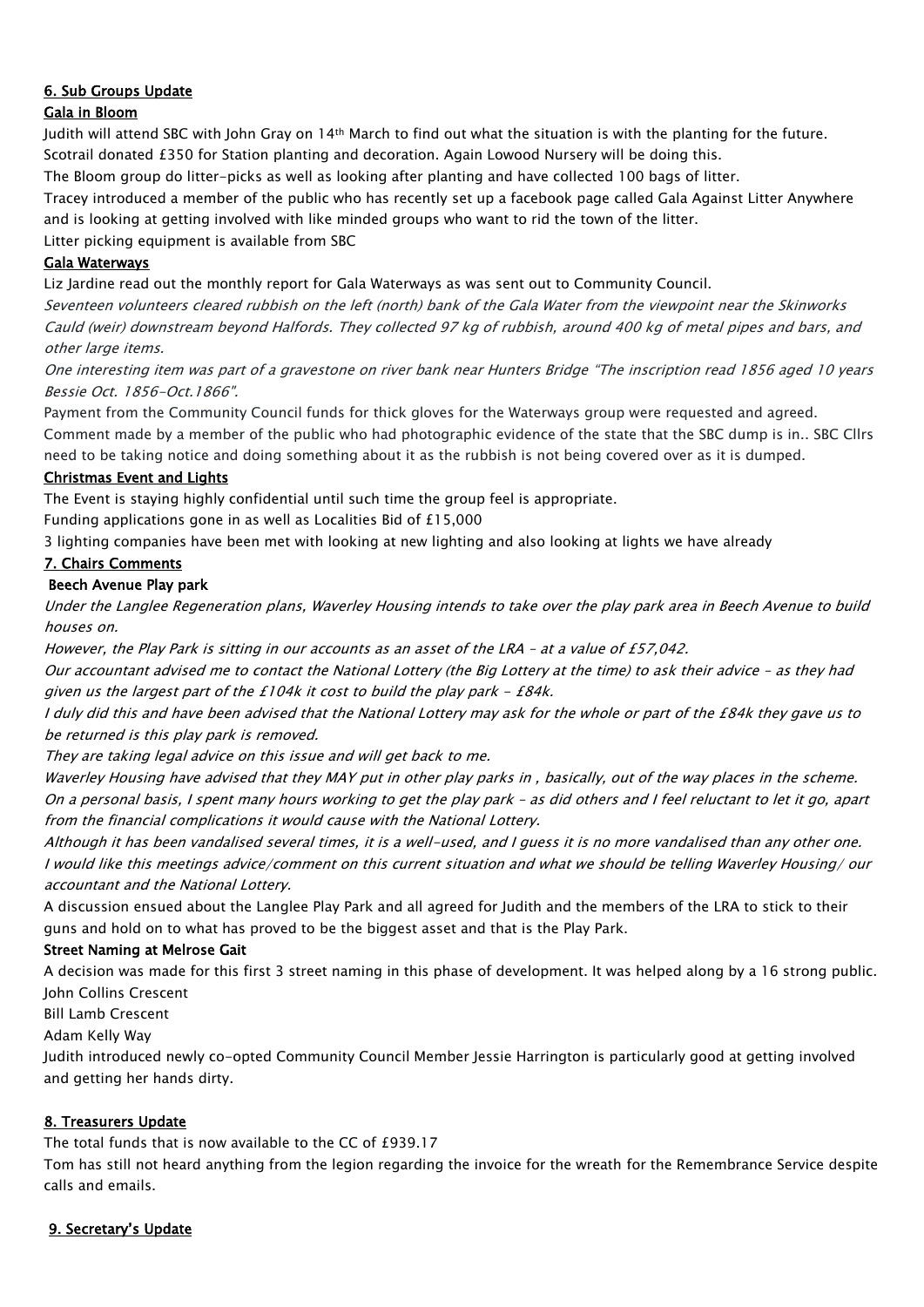Tracey let everyone know that the lovely Walking Festival leaflets were now here if anyone wants them and added Judith's son had once again done a good job with design.

Tracey handed out to all CC Members a copy of the Community Council Code of Conduct which according to a Borders Councillor doesn't exist. Ours was adopted by SBC in 2007 and could now do with revising. Tracey asked that the CC look at the paper and if any areas are considered to be in need of revision please get back to Tracey and she will send comments to SBC.

Volunteer HiVis vests will be ordered this week.

Two benches were discovered broken on a recce of a walk that is part of the walking festival . I contacted Craig Blackie but he said its not his department

### 10. Vice Chairs update / Planning and Licensing

Rick read out the proposed application to turn the old Roxburgh Dental Practice in to flats.

QA re Tweedbank development – nothing heard yet.

Bill White spoke about the Trails

Residents, Golf Course and Landowners have been met with.

A Facebook page is being put up.

Public meeting end of April

### 11. SBC Councillors Comments and questions

#### Cllr Scott

Cllr Scott made his feelings perfectly clear about how he feels about this year's Council Budget from the Scottish Government that signifies exactly why he remains an Independent Councillor and made his thoughts known and highlighted that the Scottish Government is planning on spending £28.6 million on promoting Gaelic He opposed this and the Council Tax Increase also the establishment of a second Police Community Action Team. It's the Tax payers that suffer all of the time.

The Council budget was discussed with all present by all 3 Cllrs in attendance at the meeting in particular Police Scotland and the second CAT Team of which Cllr Aitchison does support.

#### Cllr Jardine

All is included in his report

### Cllr Aitchison

The Community Council budget is staying the same again for this year but it will be reviewed. Tracey pointed out that in her time as Secretary for 12 years the budget has remained the same and times are changing and this Community Council especially is now more active and working than it ever has been under the present Chair. Tom added that the payment always comes through late to the point of it being half way through the year at times before we get it. Cllr Aitchison added that it will be looked at and handled as part of the Eildon Area Partnerships.

QA – regarding the hole in the road at Market Street area, no one ever seems to be working on it . – Cllr Scott said he is working on it.

QA- Where are we with the Tapestry building? Cllr Aitchison said it was confidential at the moment but we are nearly there, he was then asked why it was so hard to get answers to questions when they are asked especially when they are regarding issues that are of a great matter of importance.

Comment made and questions asked regarding SB Health and Social Care closing down all day centres in the Scottish Borders? Lots of people need respite and day centre services.

Cllr Jardine read out an email from one of the leading voices in this field. (Cllr Jardine sought permission for it to be included in the Minutes)

### Older Peoples Local Area Co-ordination (LAC) Service - Elected Members Briefing

Following the successful introduction of older peoples local area co-ordination (LAC) in the Berwickshire area, the Scottish Borders Health & Social Care Partnership is extending this approach to older adults across the Borders; covering Cheviot and Central areas in Phase 2, followed by Teviot and Tweeddale in Phase 3.

Over the last 4 years there has been a dramatic decrease in people attending older people's day services and an increase in people using self-directed support arrangements to take part in activities of more interest to them and in their own communities. By disinvesting in fixed buildings based teams and investing in the right types of support in the community via the LAC approach, including the introduction of community link workers, older people will receive the appropriate support to maintain their existing networks or develop new ones if they become socially isolated.